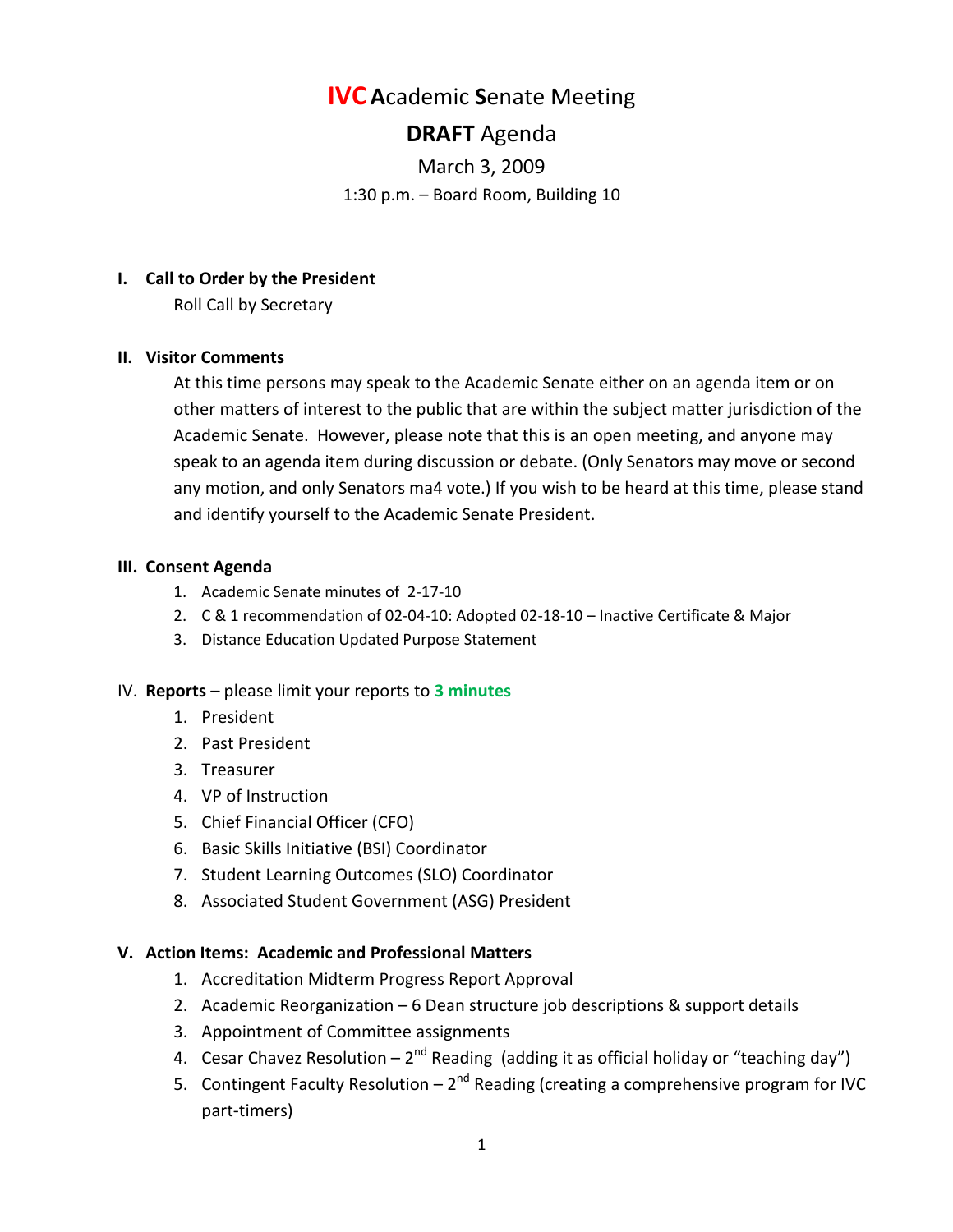- 6. Credit by Exam Policy Revision  $-1$ <sup>st</sup> Reading
- 7. AS Committees/Subcommittees Webpage Updating Resolution

## **VI. Committees**

- 1. Written summaries
- 2. Curriculum and Instruction
- 3. College Council
- 4. Equivalency
- 5. Budget and Fiscal Planning
- 6. Learning Support Services
- 7. Distance Education
- 8. Other committee reports

# **VII.Discussion**

- 1) C & I Reorganization as consequence of 6 Dean structure
- 2) District Budget variances clarifying the differences between Chancellor's office and IVC
- 3) SLO documenting success through Academic Senate processes
- 4) Recording of Public Board of Trustee Meetings
- 5) AS Spring Fundraiser tentative dates and activities
- 6) *"For the Good of The Order"*  suggestions for improvements *and* achievements

# **VIII. Adjournment**

# **Academic Senate Meetings for Spring 2010**

| 2010                                                                                 | 2010                                |
|--------------------------------------------------------------------------------------|-------------------------------------|
| March $3^{\text{rd}}$ & $17^{\text{th}}$                                             | May $5^{th}$ & $\overline{19^{th}}$ |
| April 21 <sup>st</sup> (April 7 <sup>th</sup> - Spring Break)   June 2 <sup>nd</sup> |                                     |

As you can see, we will only have 6 meeting in the Spring, and elections are included it will be short period.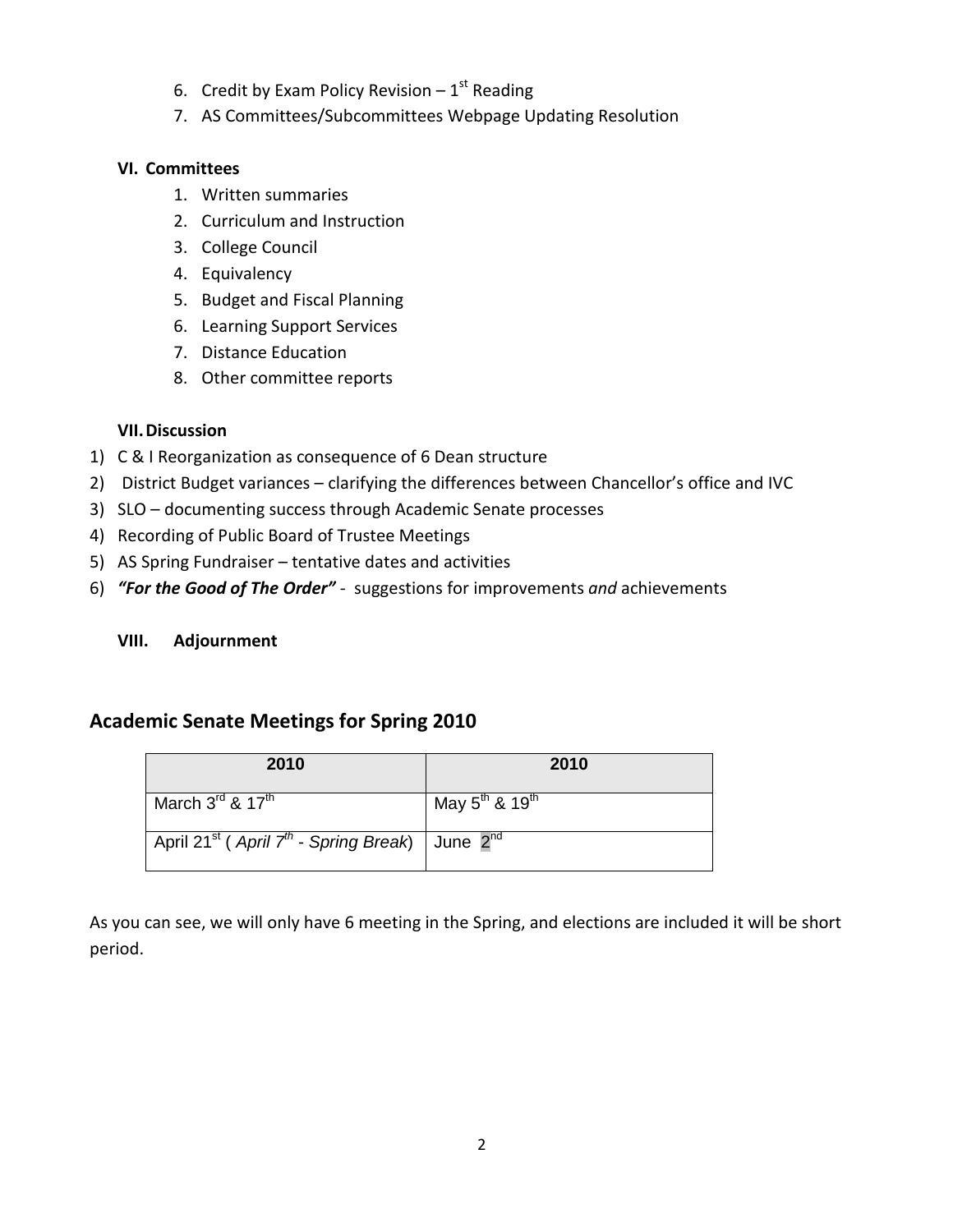# **IVC Academic Senate**

# Unapproved Minutes February 17, 2010

I. The meeting was called to order at 1:34 pm by President White.

# II. **Roll Call**

Present: Suzanne Gretz, Daniel Gilison, Cesar Guzman, Michael Heumann, Russell Lavery, Eric Lehtonen, Mary Lofgren, Norma Nunez, Thomas Paine, Toni Pfister, Jose Ruiz, Kevin White, Cathy Zazueta, David Zielinski, Lianna Zhao, Kathy Berry, Bruce Seivertson

Excused: James Patterson, Krista Byrd

Absent: Steven Sciaky, Barbara Nilson, Norma Scott, Rosalba Jepson

Visitors: Sheila Dorsey-Freeman, Taylor Ruhl, Romano Sanchez-Dominguez, John Lau, Efrain Silva, Frank Rapp, Gaylla Finnell, Eric Jacobson, Frances Beope, Tina Aguirre, Val Rodgers, Ed Gould

# III. **Visitor Comments**

# V. **Consent Agenda**

- 1. Academic Senate minutes of December 2, 2009
- 2. C&I recommendations of 10-15-09; adopted 11-05-09
- 3. C&I recommendations of 11-05-09; adopted 11-19-09
- 4. C&I recommendations of 11-19-09; adopted 02-04-10
	- (Nunez/Lehtonen) M/S/C to approve the above items.

# VI. **Reports**

- 1. President
	- President White stated that he attended the winter retreat of the Board of Trustees.
	- He added that he was impressed with the new 2700 building.
- 2. Past President
	- No report
- 3. Treasurer
	- \$5,418.85
- 3. VP of Instruction
	- Vice President Berry announced that the college received its warning status continuation letter from the Accreditation office on February 3. The Instruction office has been very busy dealing with this.
	- The Board must approve the accreditation midterm report by March 8, and the Senate and College Council will need to approve the report prior to that date.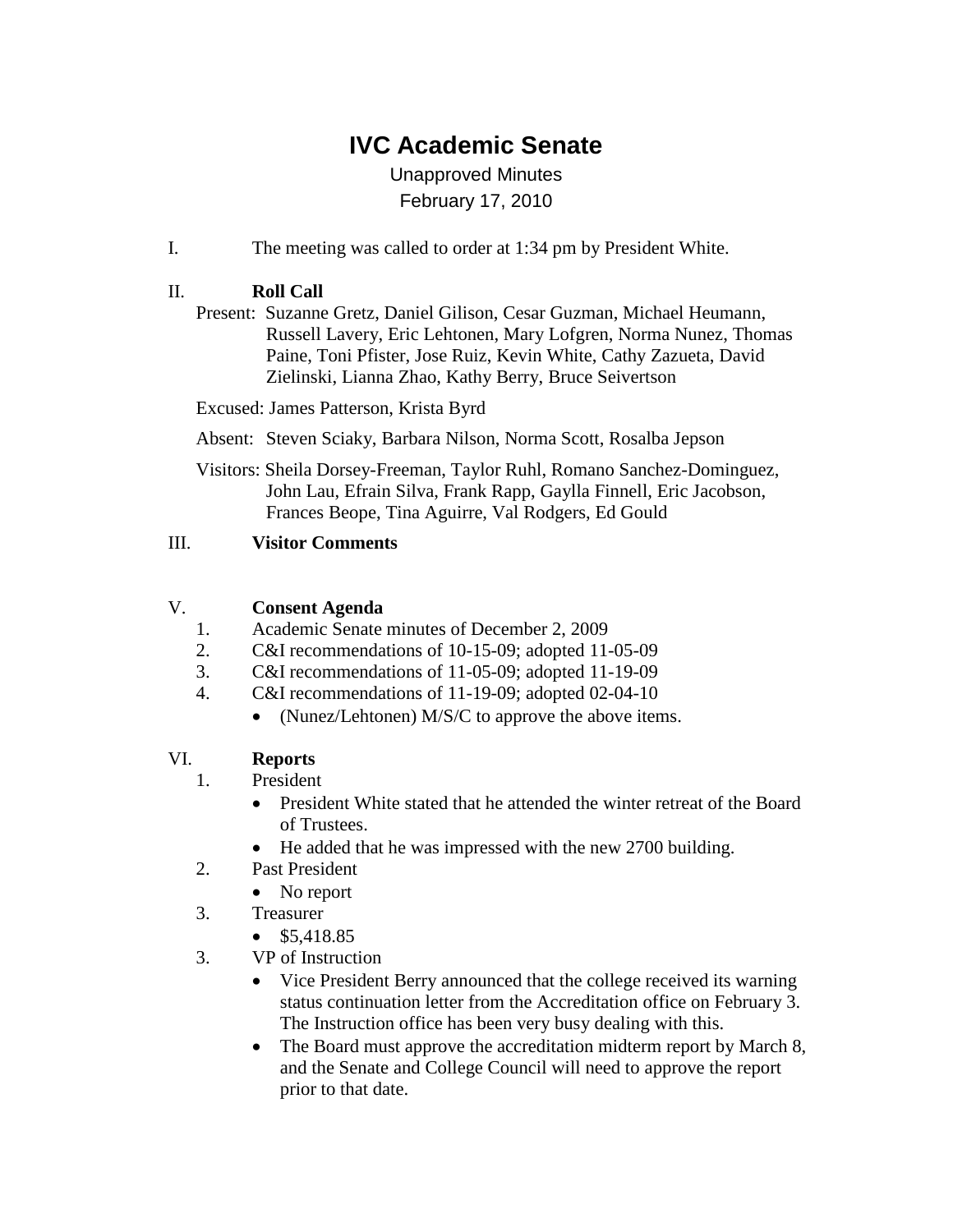- The comprehensive program reviews were all turned in, and all the vice presidents are reviewing them now. She commends the Music Department for their fine work with program review.
- The winter session enrollments were down.
- The division chairs met three times during the winter session to come up with a reorganization plan. That plan was presented later in the meeting.
- 4. Chief Financial Officer (CFO)
	- Vice President Lau announced that issues with the new building are still being addressed, and he thanked everyone for their help in the smooth transition into that building.
	- The bus terminal will be completed by the end of April.
	- Federal money for the new openings to the college was finalized and those openings will be completed by the end of summer.
	- Renovation will go forward during this summer.
	- Lau presented a graph that captured the financial difficulties faced by the college. The college has been using reserve money, but that money is running out.
- 5. Basic Skills Institute (BSI) Coordinator
	- Frank Rapp announced that there were eight Basic Skills Winter Institute classes. The success and retention rates were very strong. The feedback from the faculty, counselors, tutors, and students was universally positive.
- 6. Student Learning Outcomes (SLO) Coordinator
	- Toni Pfister announced that last Wednesday there was a small SLO workshop. There was positive feedback from the participants. Pfister will use the feedback to improve the workshops in the future.
	- Also, Pfister examined the cycle assessments for 2008-09 (about 100) of them). She found many different ways that faculty members used these assessments to improve their course content and their teaching.
	- She is working on program review, and she needs help from faculty. She urged senators to go back to their department and get feedback on the SLOs in their area. She will work closely with division chairs this semester.
	- Associate Dean Aguirre noted that we had only 53% compliance with the SLOs in syllabi requirement.
- 7. Associate Student Government (ASG) President
	- Not present

# VII. **Academic and Professional Matters**

- 1. Appointment of Committee assignments—appointments to CART and EEO
	- M/S/C (Heumann/Gretz) to approve Oscar Hernandez to the Equal Employment Opportunity committee and Alex Cozzani to the Continuous Accreditation Readiness Team (CART)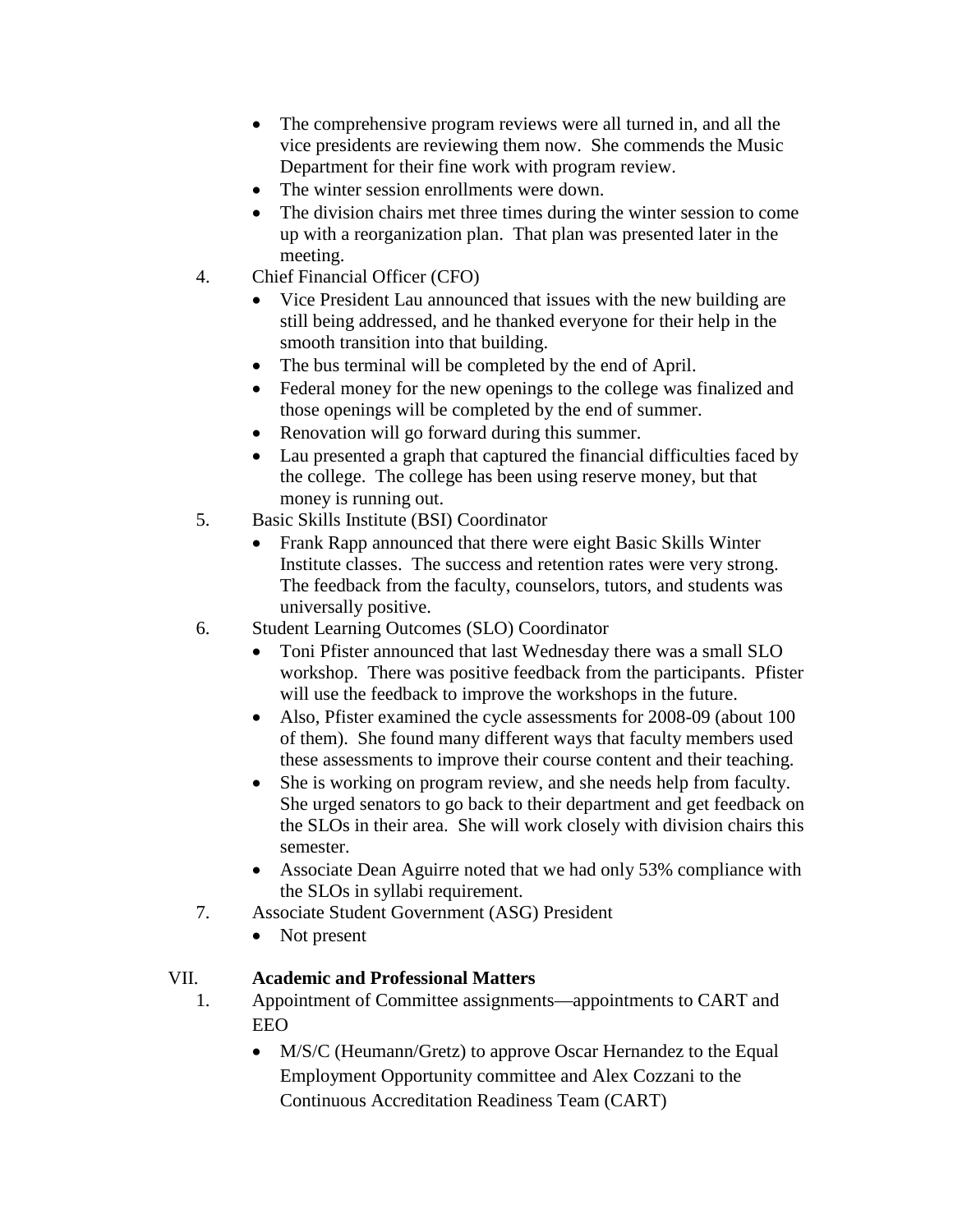- 2. Academic reorganization: review two proposals
	- M/S (Heumann/Nunez) to approve the six-dean structure recommendation from the instructional council on the reorganization of the instructional area at Imperial Valley College
	- Eric Jacobson noted that the accreditation criticized the college for not following through on process.
	- Senator Heumann expressed his desire to push forward on reorganization.
	- Jacobson responded that a dean structure was used in the past but was found impractical. He felt that the focus of the college should be on faculty and not on adding more administrators.
	- Senator Zielinski noted that there has been a lot of faculty input in the reorganization plan. He also noted that the current administrative structure does not allow for a comprehensive evaluation of faculty in the tenure process and the discipline process.
	- Senator Gretz noted that, after the January instructional council meetings, she felt confident that this reorganization is the best road for the college. New deans will allow department chairs and faculty to focus on teaching, curriculum, and program review.
	- Senator Zhao agreed with the comments in support of the reorganization plan.
	- Past President Seivertson asked about the support staff within each of the departments. Berry noted that this would be worked out after the reorganization structure was in place.
	- Rapp asked about the logic of putting the Basic Skills Institute under the English Department, since Math is a key part of the BSI. This issue was noted as something that would need to be addressed as the details are worked out.
	- Senator Lavery noted that there was some confusion among the faculty regarding the new titles of coordinators, division chairs, and so on, and those titles continually changed over time. He also noted the high cost of the six-dean structure. The reorganization was supposed to be costneutral, but it seems as though the six-dean structure is not cost neutral. So why should we do it?
	- Jacobson noted that cost-neutrality was based on CTA/CSEA contract negotiations.
	- Pfister asked how many deans Instruction currently has. Berry noted that there is currently one dean and two associated deans.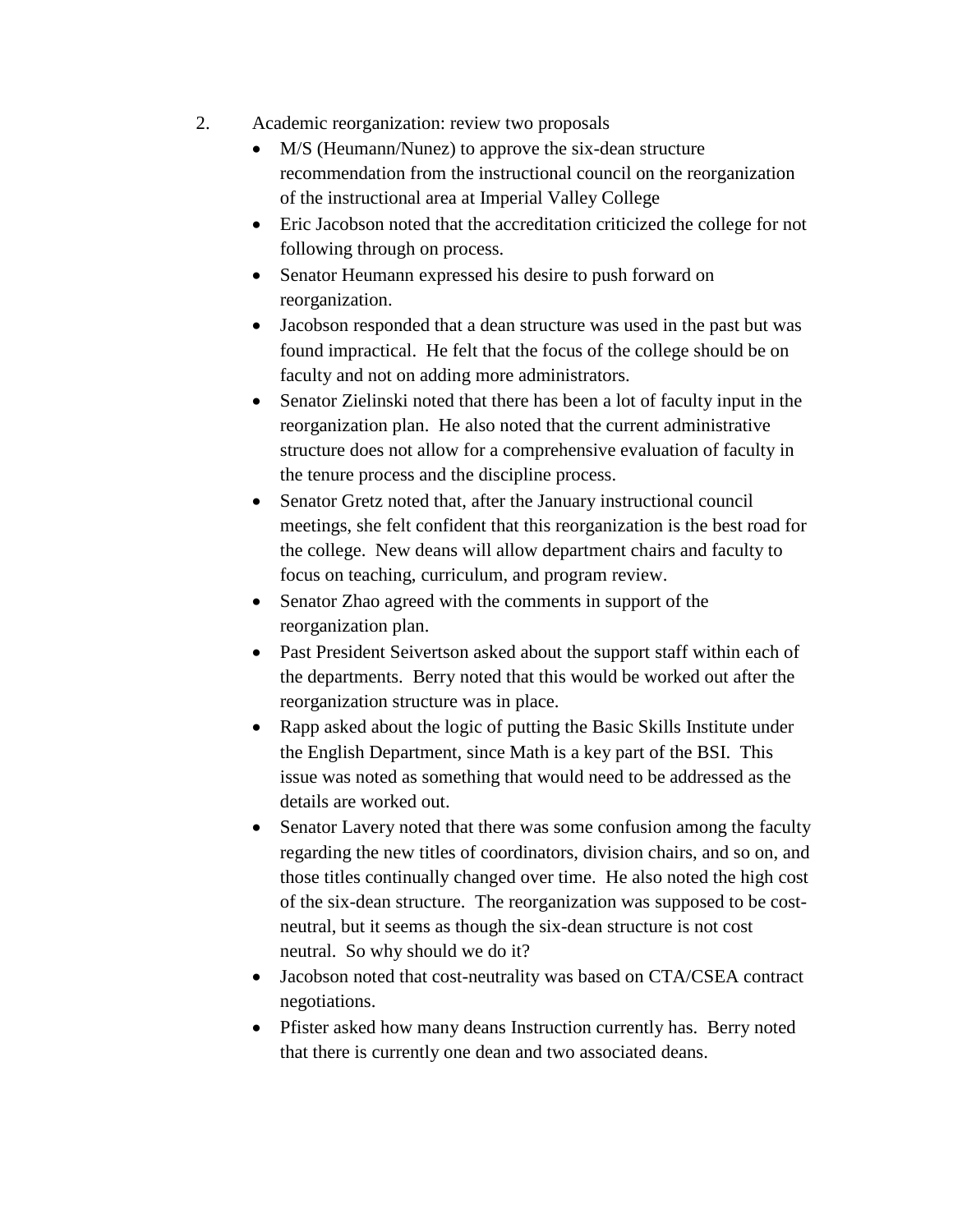- Zielinski noted that a dean structure would save money in the English and Languages areas because it would eliminate some coordinator positions.
- President White noted that there seemed to be a consensus on going forward with reorganization. The question then turned to supporting either a five-dean or six-dean structure.
- Berry noted that the cost of the six-dean structure as opposed to the five-dean structure really depends upon who those deans are and what happens with the contract negotiations between the CTA and CSEA.
- Senator Paine asked about the duties of the new deans; would they be able to initiate discipline? Senator Gretz noted that, according to Education Code, only administrators can initiate discipline proceedings, so those deans would be able to initiate discipline.
- Dr Gould acknowledged that the job descriptions for the deans needed to be spelled out more clearly. He also noted that we had four deans as of two weeks ago (when Dean Huerta retired). So adding a sixth dean would really be adding only two deans. Further, it would spread the workload of the current deans across the entire instructional spectrum, rather than just relying on the nursing dean, the applied tech dean, and the library dean to shoulder the bulk of the burden.
- The motion was carried with two no votes and two abstentions.

# IX. **Committees**

- 1. Curriculum and Instruction –Carol Lee noted that there would be a meeting tomorrow, February 18. The focus will be on GE (General Education.
- 2. College Council –The council met twice during the winter session. The focus of the meetings was on shared governance. A resolution to ask the board to post audio recordings of board meetings online was voted down.
- 3. Equivalency –No report
- 4. Budget and Fiscal Planning –The next meeting will be at the end of February.
- 5. Learning Support Services –This committee will meet next week.
- 6. Distance Education –This committee will be meeting Thursday, February 18.
- 7. Other committee reports –Gretz noted that information about the possible calendars for 2010-11 was sent out for review to the faculty.

# VIII. **Discussion**

1. Faculty survey results—consensus and prioritization of concerns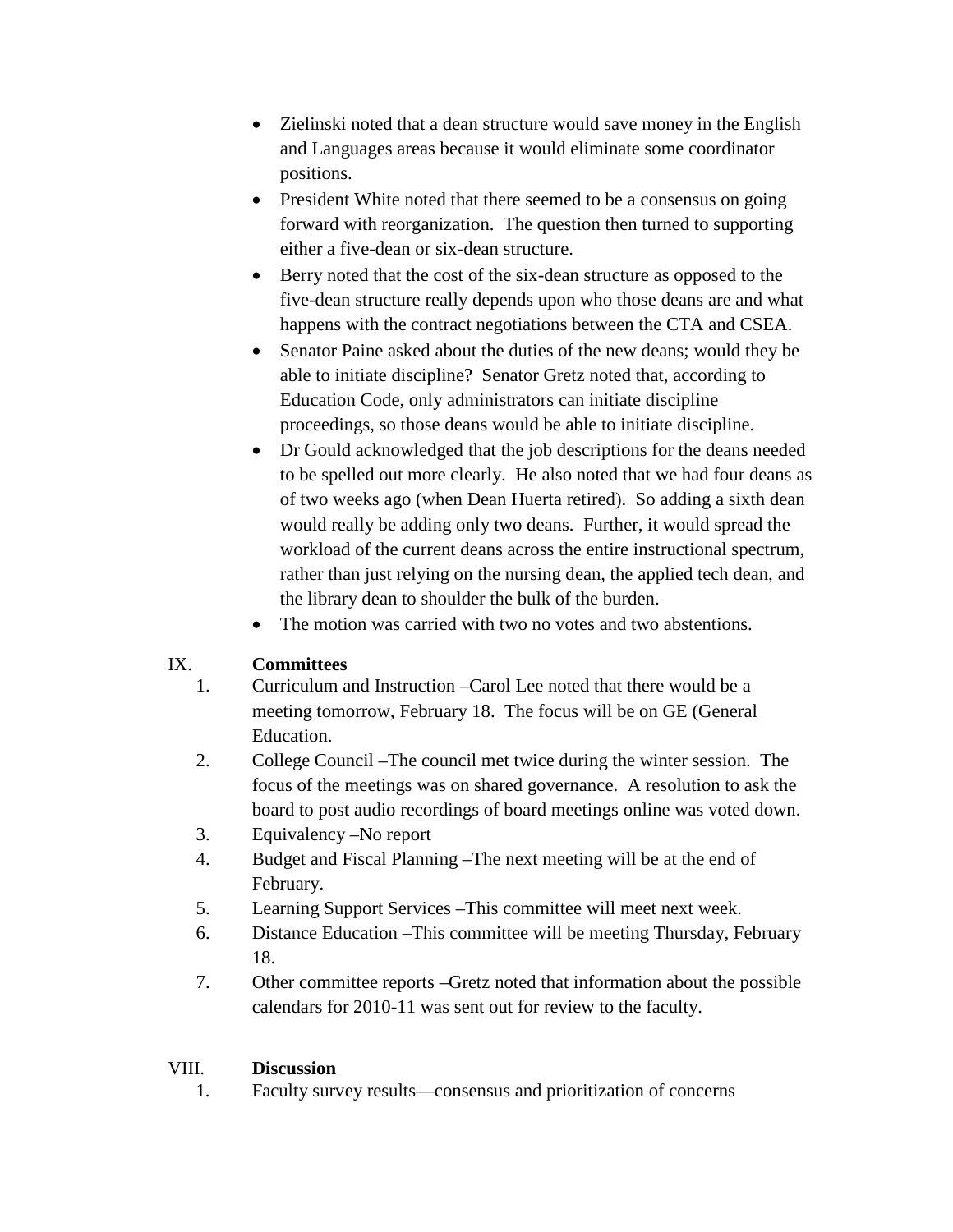- Senator Zazueta passed out the results of a faculty survey that was conducted in Fall 2009.
- President White noted that there would be a written summary of the survey available at the next meeting.
- 2. Accreditation warning status—progress of process
	- Berry noted that this is a massive issue. We need to get accreditation "fixed" right away in order to avoid stiff penalties from the Accreditation team.
	- She commended Tina Aguirre for all the hard work she went through over the past week getting the midterm report fixed.
	- She noted that the Academic Senate needs to take the lead in all areas that it has said it would take the lead in (like SLOs, Budget and Planning, and so on).
	- Dr. Gould noted that the issues to deal with right now as far as accreditation is concerned include governance and technology and "closing the cycle" as far as improving the systems after evaluation.

# **X. M/S/C (Guzman/Nunez) to adjourn the meeting at 3:15 pm.**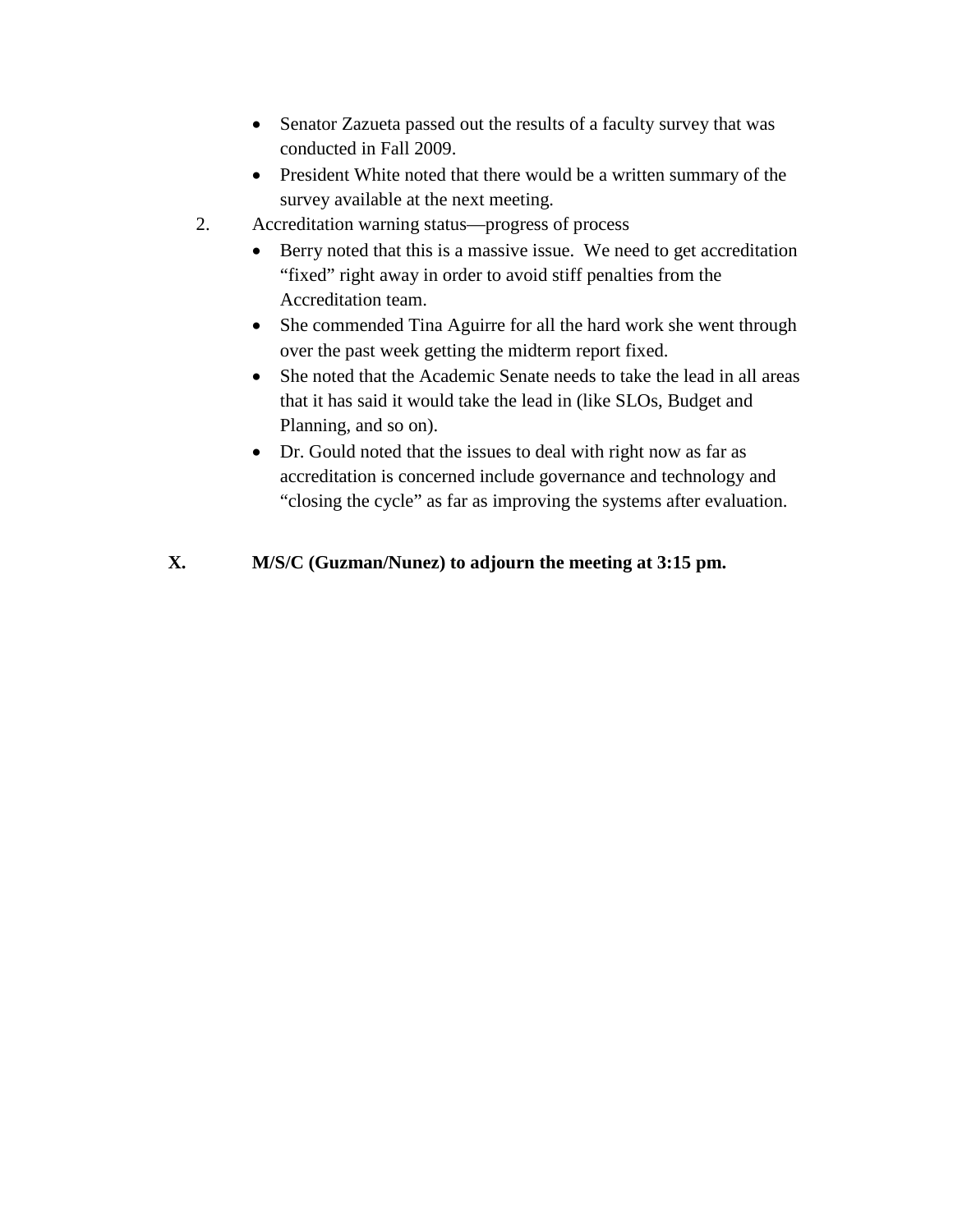#### **Resolution\*No.:\*\*Major,\*Certificate,\*Course\*Additions and\*Deletions**

WHEREAS, new programs, deleted programs, and new courses within the programs have been approved by the Curriculum and Instruction Committee and instructional administration, and satisfy all applicable requirements of Title 5 regulations. All factors, taken as a whole, support the establishment and maintenance of the proposed instructional programs and courses.

BE IT RESOLVED that the Board approves the recommendation of the Curriculum and Instruction Committee (02/04/10) and the Academic Senate (03/03/10), with the consent of the Superintendent/President, as follows:

#### **Inactive Certificate and Major**

Library Technician Certificate and Major